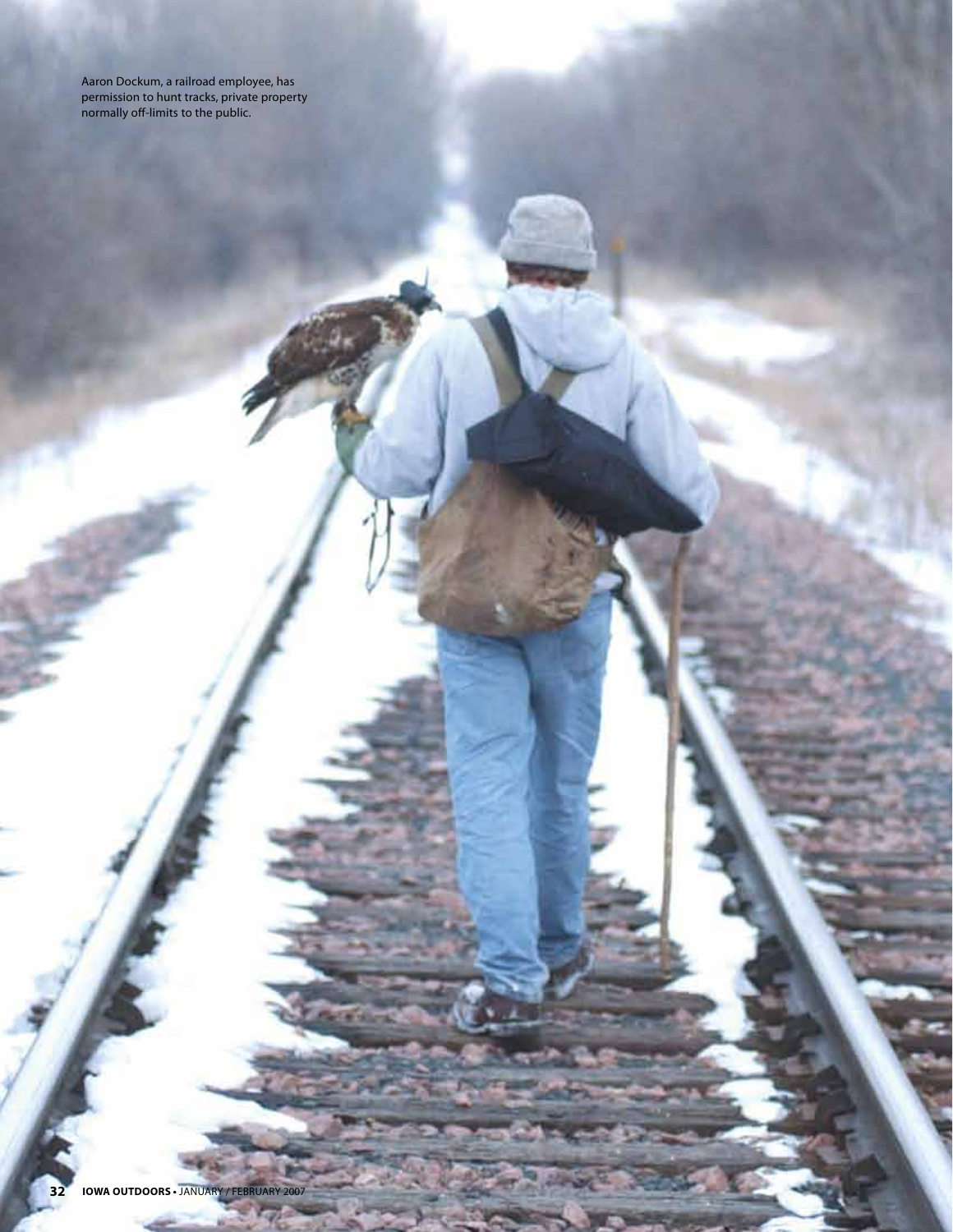

## **A tale of two hunters**

STORY AND PHOTOS BY LOWELL WASHBURN

*COTTONTAIL RABBITS ARE IOWA'S MOST ABUNDANT GAME, BUT RABBIT HUNTERS ARE RARE. THESE IOWANS THRILL TO THE CHALLENGES OF HUNTING RABBITS. . .* 

# **tale #1:** The Ancient Falconer Returns

 $\sum$ s if calling the meeting to order, Aaron Dockum<br>raises his hiking staff and vigorously strikes the<br>top of a large brush pile. When nothing happens<br>Dockum where it again. He than gattles the atoff raises his hiking staff and vigorously strikes the top of a large brush pile. When nothing happens, Dockum whacks it again. He then rattles the staff among the loosely piled branches as if stirring a kettle.

The tactic works. The brush pile's hidden occupant loses its nerve and erupts in a blurry explosion of snow and fur. The dislodged cottontail escapes with two foot bounds toward the next thick cover.

The drama is interrupted by the sharp sound of bells. Dockum's gaze quickly shifts skyward. "There she goes," he cries. "It looks good. She's on it."

Dockum live-trapped this aerial member of the hunting party — an immature, female red-tailed hawk — earlier that fall. Now mid-winter, the bond was forged. The

magnificent wild raptor was the loyal hunting companion of a man, Dockum, a licensed falconer. Their relationship strengthened with daily forays in search of rabbits.

As winter continued, the cottontails had become tougher and faster while the raptor gained strength and cunning. By New Year's, the first season red-tail proved herself a reliable game hawk.

But even for a powerful bird, bagging a healthy rabbit is challenging. In Iowa's outdoors, predator and prey are evenly matched. There are no guarantees for either contestant, and the pendulum of life and death swings both ways.

Today's victory belongs to the rabbit. With the hawk just inches from seizing its prey, the cottontail makes it to the safety of an underground burrow. The red-tail pulls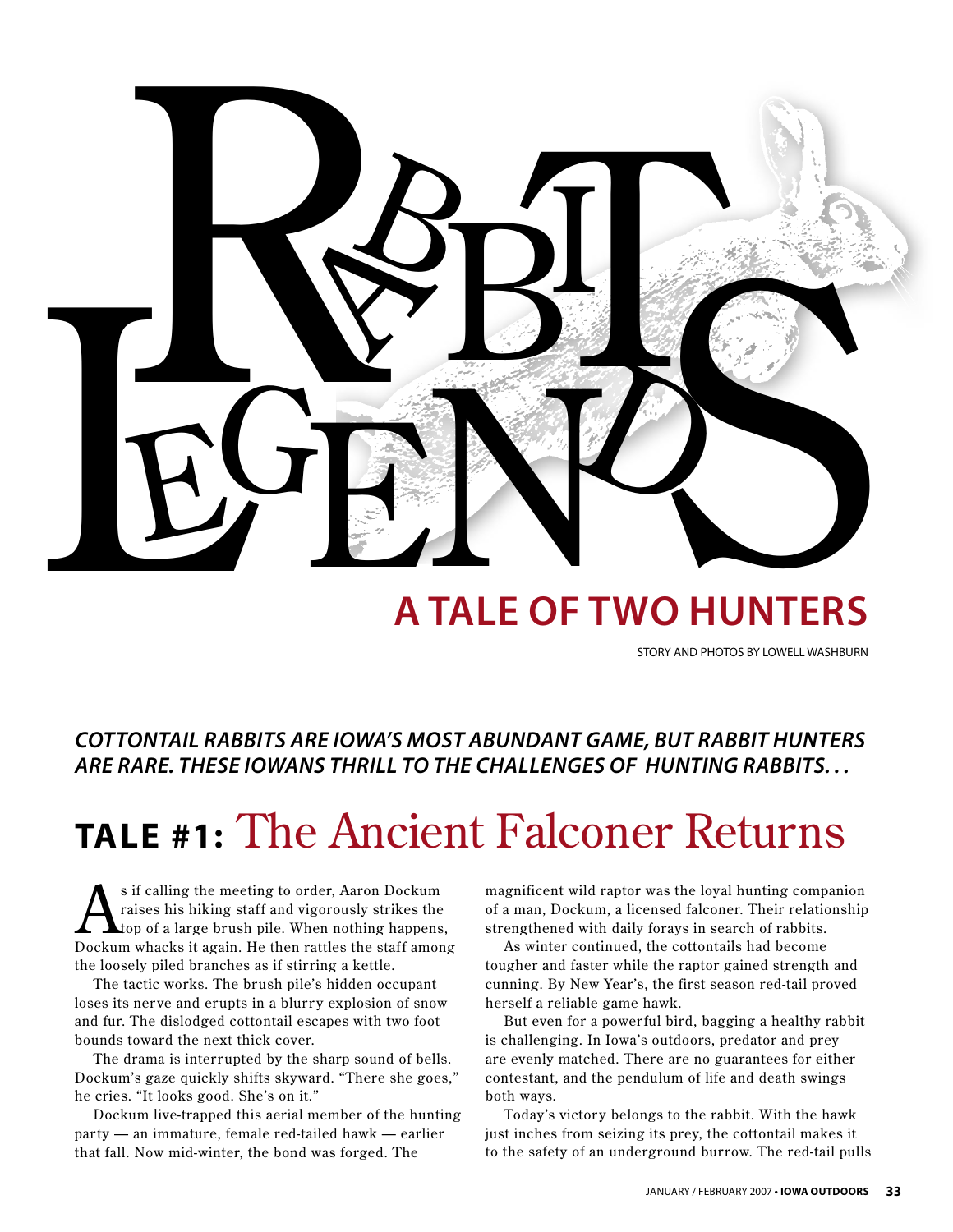

pursuing cottontails across northern Iowa habitats. Living in the frozen north, weather is often a limiting factor. Winter storms and high winds can put hunting on hold — sometimes for days on end. But when storms pass, winter hawking heats up.

"Our best hunts are two or three days after a big snowfall," says Dockum. "By then, rabbits are pretty tired of being holed up underground and are out and active. We look in raspberry patches, brushpiles and prairie grass — anything with canopy. Our usual tactic is (for me) to beat the brush while the red-tail moves from treetop to treetop watching for any rabbits that I flush. Once something moves, the chase is on.

"This is our first season together, and it's been exciting to watch the hawk get better and better. She's a smart bird. Once we've hunted the same place a couple of times, she seems to know exactly where the rabbits are going to pop out and where she should be to get the best shots," he adds.

"Her intelligence and memory are amazing. One day, she caught a big cottontail in some brambles. It was early,

# *"She's got it," Dockum hollers.*

up, flying to the branches of a nearby cottonwood. Bells sound again as the hawk shakes to realign her plumage.

"That's OK. It was a good effort," says Dockum.

"With all these tracks, we'll find more," he predicts.

Trudging through knee-deep snow drifts, Dockum explains his love of the ancient sport. "I'm a hunter, and have always enjoyed being outdoors. With guns, we used to shoot all the rabbits we wanted. Sometimes our group would get as many as 20 in an outing. After awhile that sort of lost its appeal and I was looking for something better; a way to move on. I'd been interested in falconry for a long time but it seemed so out of reach. Last year, I decided to try for my license."

Falconry is challenging. "There's a lot involved in keeping a wild hawk in good flying condition. Unlike a shotgun, you don't just wipe it down and put it away when you're done. Falconry takes a lot of commitment to your bird."

But falconry benefits easily outweigh the work. The opportunity to have a wild hawk as your hunting partner is its own reward. The chance for close obser vation as a raptor chases and catches game is something few people are privileged to enjoy.

"Before it was all about numbers, but now things are different," says Dockum. "Today, catching one or two rabbits is a great hunt. The hawk feeds herself, and there's more than enough left over for me."

Dockum works for the Iowa Chicago & Eastern Railroad and spends late afternoons and most days-off

and I decided to keep hunting and try for a double. I fed her a small tidbit (as a reward), slipped the rabbit behind my back and into the bag, and then moved on."

Returning days later, the hawk flew to the same spot in the brambles, searching in the snow. Dockum, confused at first, then remembered the cottontail. "She thought we'd left that rabbit there and this time she wasn't going to leave without it," he says, laughing.

Again, bells ring. Looking up, Dockum spots the redtail in hot pursuit, pumping hard for its target. Although thick vegetation prevents seeing the intended target, the chase concludes with the hawk executing a "wing over," crashing into the cover. From 50 yards, Dockum hears a "thud" as the hawk pins its quarry to the ground.

"She's got it," Dockum hollers.

Scrambling to the scene, there was no rabbit, but something better — a proud young hawk enthusiastically plucking a very plump, dead rooster pheasant. The rooster had been sprinting, undetected, far in advance.

Dockum is speechless. Successfully bagging a pheasant with a trained red-tail is the ultimate hawking trophy. "All year, I've had this goal of catching one wild pheasant with my red-tail," says Dockum. "We've had some near misses, but this is the first one she's bagged. It's now been a perfect season."

Watching this awe inspiring picture of predator and prey, giant snowflakes began to gently drift from the darkening sky. The season was perfect.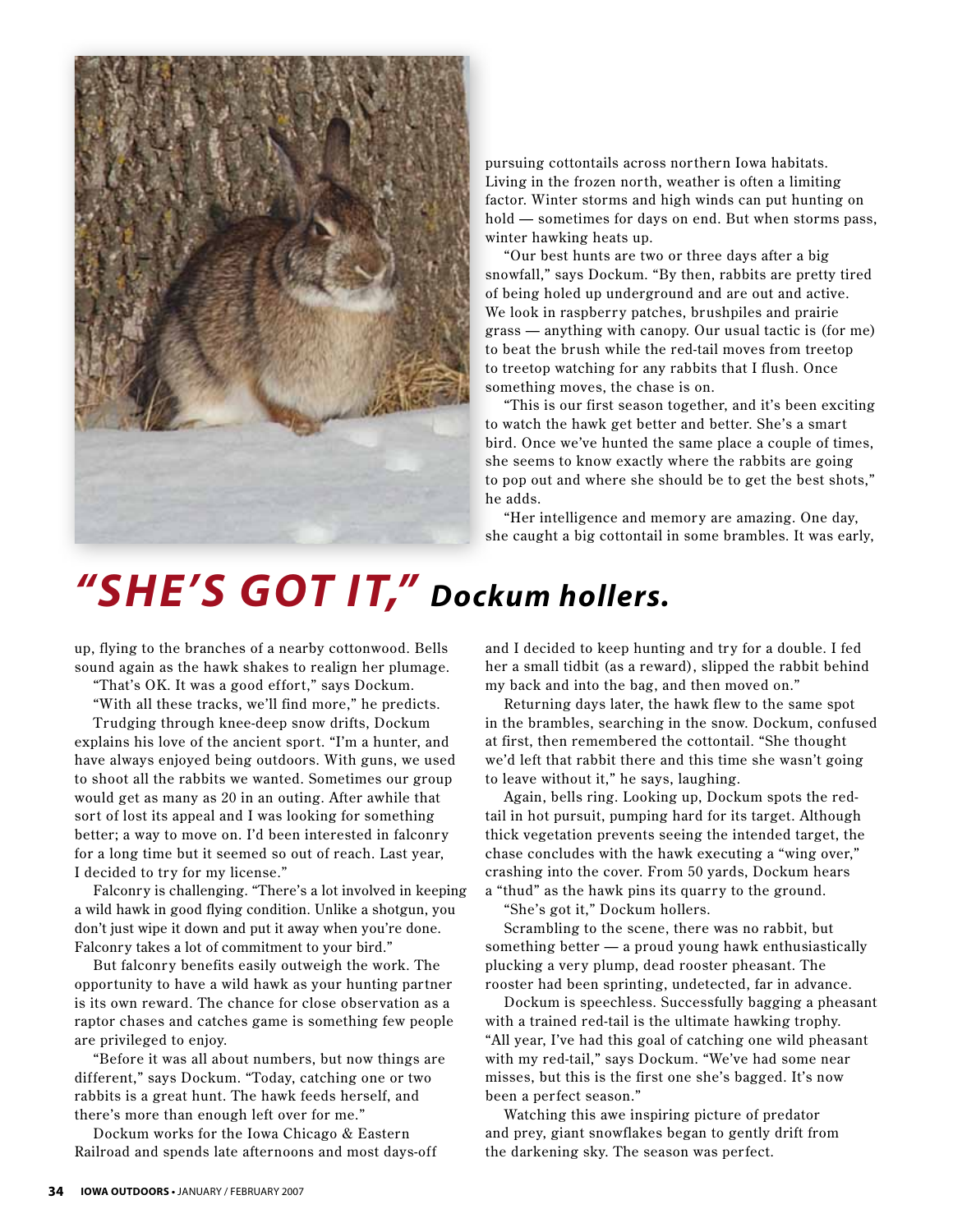

## **Falconry**

Falconry is among the oldest hunting forms, around for at least 4,000 years, first on the Mongolian steppes and later across the middle-east, falconry came to Europe as crusaders returned home in the 1500s. European falconry, once an obsession, abruptly ended with the invention of gunpowder and firearms. Only 50 Iowans, including Aaron Dockum, above, are licensed falconers.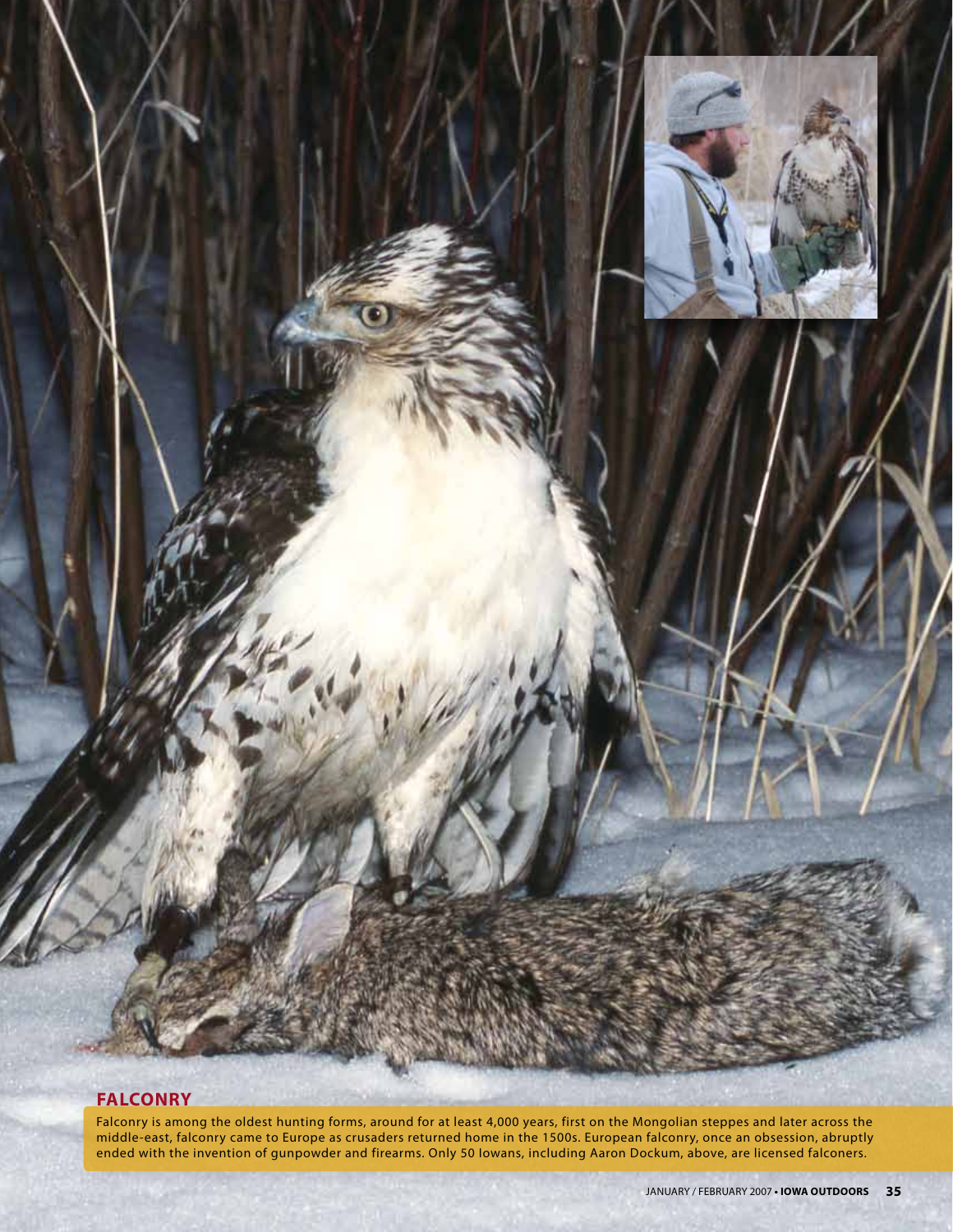BELOW: Bob Benedict, and his beagle, Penny, rest during a winter rabbit hunt. A dedicated cottontail aficionado, Benedict conducts many outings during January and February when more popular hunting seasons are closed. "It's a great time of year," he says. "Even on big public hunting areas, I usually have the place to myself."

## **tale #2:** Fenceline Symphony; The Sound of the Hound Cannot Be Denied



ven before he could carry a shotgun, Bob Benedict followed an unlikely duo consisting of a golden retriever and one loud-mouthed beagle.

Whenever the beagle flushed a rabbit, the retriever would try to run it down. "The Golden had longer legs, and if the snow was deep, it might get lucky and catch something. Even then, I knew there was something that made me want to follow those dogs — especially the beagle."

That early beagle attraction is what cottontail enthusiasts call the "sound of the hound."

Once heard, the sweet baying of beagles warms the heart. Regardless of whether you refer to the winter

symphony as a bawl, bark, howl or chop, one fact is undeniable. No sweeter sound ever reaches the frozen ear of a rabbit hunter.

By age 11, Benedict had his first shotgun — an H&R single shot .410. He promptly bagged a plump cottontail. Four decades later, Benedict still follows beagles. He has but one dog at the moment — a six season veteran named Penny.

Compared to other working dogs, such as high-octane pointers, laid-back beagles are easy on the nerves. Their pleasant dispositions are contagious. You'll rarely, if ever, see a beagle owner melt down as his dog runs amuck in the middle of the next section.

"It's not complicated, and the way I hunt is pretty standard," says Benedict, who first finds good habitat then lets the dog run. "A good beagle already knows that it needs to head toward the brush and it doesn't take long before it finds the rabbit."

Once flushed, it takes but seconds to put a sizeable distance between hound and rabbit. That's when the excitement, fun and music begin. Like most good beagle men, Benedict relies on sound to determine how and where the hunt is going.

"If I stand in one spot and listen, Penny will let me know what's going on," he says, calling one of her sounds a 'frustration bawl.' "It's a two-toned howl that almost ends in a growl. That tells me she's getting scent, but hasn't